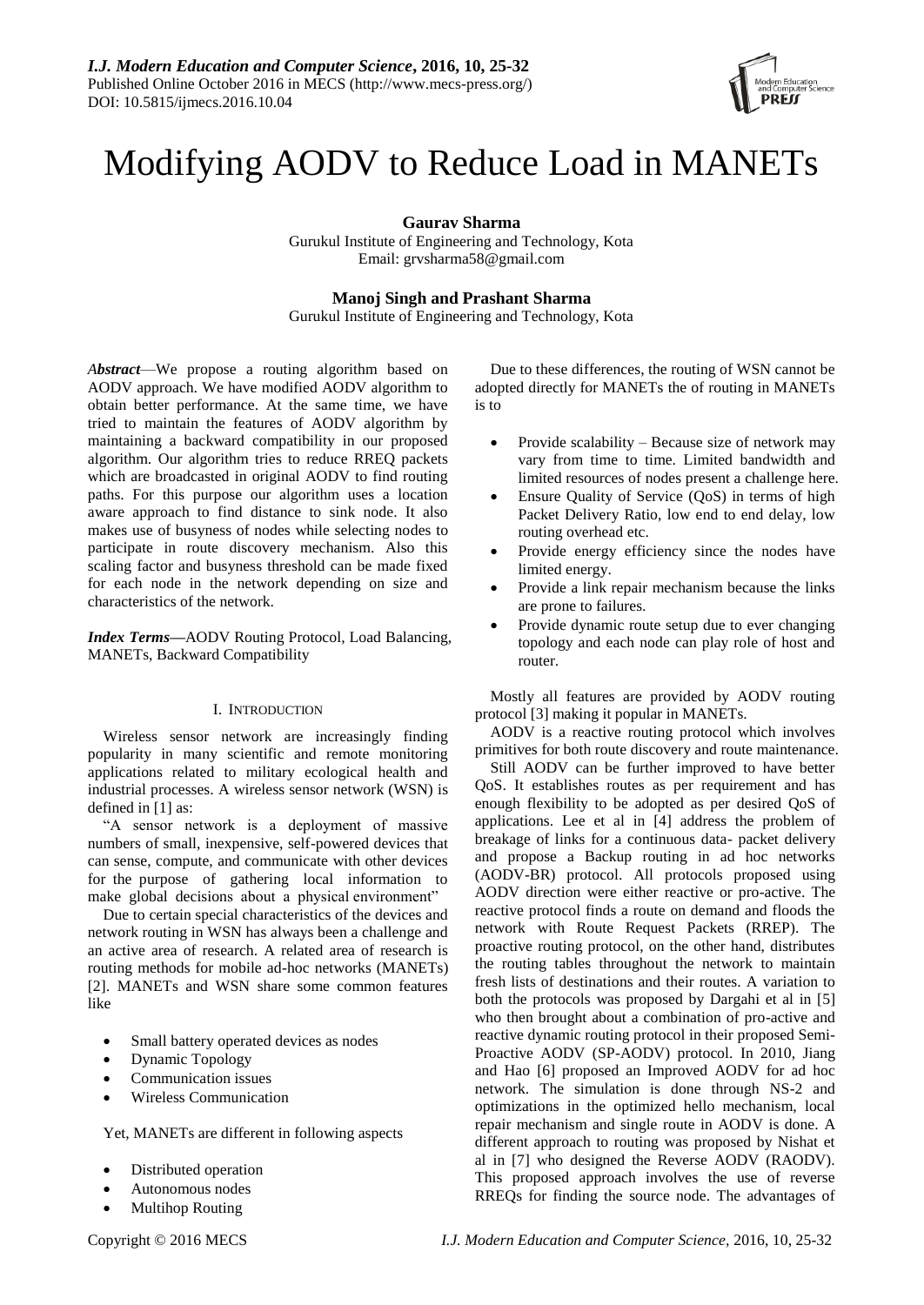the proposal are robust performance and reduced use of path failure correction messages. Goswami et al [8] analyzed the behavior of AODV and Destination Sequence Distance Vector (DSDV) over frequent changes node density and network topology. Comprehensive analysis of AODV, DSDV and Dynamic Source Routing (DSR) has been studied through simulation in NS-2 by Mahmood et al [9]. The results reflect that AODV might perform poorer in certain situations; hence, there is a scope of improvement in the basic AODV protocol. Low routing traffic overhead makes AODV so popular. But the performance in terms of hop routing is deteroited if the routes used in the protocol are with high hop- count and high throughput. Khan et al in [10] address this limitation of the AODV protocol by modifying the route metric and the route discovery mechanism. In2015, Qi, Wang and Jiang [11] have proposed multipath routing protocol based on AODV laying emphasis on node energy. The reason for multipath routing is because it eliminates the need of the source node to restart the route discovery process and rather select the backup route for data transmission directly when link is down or broken and is thus helpful.

Recent advances [12,13,14,15] in AODV assure that there is still much to improve in the basic algorithm.

This paper suggests an improvement to AODV protocol without incurring any routing overhead. Rather the total number of packets floating in the network is reduced making it overall energy efficient. The QoS parameters for which the improvement is demonstrated are average end to end delay and packet delivery ratio. The experiments are performed through simulation using NS2.

#### II. PROPOSED PROTOCOL

Our routing algorithm applies two changes to route discovery process of AODV [3] to achieve better performance than AODV.

(i) In our approach, location information is used in route discovery process to restrict the broadcast of Rote Request(RREQ) packets in the direction of sink. As the location of Sink is already known to all nodes, all the nodes which lie away from sink nodes, compared to sender node do not broadcast the RREQ packet thus limiting the number of broadcast queries. For this, we have used an extra parameter in RREQ packet called *distance\_val.*  This *distance\_val* is sent with RREQ packet which is the scaled value computed from distance of sender to sink and a *dist\_factor* which maintains a fixed value to increase or decrease distance based on network characteristics. The computations of this scaled value *distance\_val* depends on three parameters viz scalability\_factor, distance between sender/source & sink and *dist\_factor.*

where,

*dist(s,d)*= distance between sender (S) and destination (D)

*dist\_factor*= a factor to increase and decrease distance for performance improvement

*scalability\_factor* = a scale value of distance depending on expected network size/width

*Scalability\_factor* remains constant for every node in the network.



Fig.1 Illustration of distance factor between sink and source Like AODV, our algorithm also makes use of sequence numbers and hop counts to avoid stale path and select a better path. Loops are also avoided by using the same mechanism as AODV.

(ii) We have used a *busyness\_factor* and *busyness\_threshold* values to check busyness of nodes. Busyness of a node is defined as the total packets in queue of a node divided by total limit of packet queue in node. This helps in reducing the packet drop rate as well as reducing the number of RREQ request packets. Any node receiving this RREQ packet check its packet queue and decides whether it has to forward /process RREQ packet or discard it, on the basis of the busyness threshold value. In this way, already busy nodes ignore the RREQ and do not participate in route discovery procedure, which otherwise could result in packet drops increasing the packet drop rate and affecting delivery ratio.

*Node busyness = (Current packets in packet queue / total Limit of queue) \*100*

Both *busyness\_th* and *scalability\_factor* depends on size and characteristics of the network. *Busyness\_th* depends on network load and *sclalability\_factor* depends on size of network. However, unlike *scalability\_factor, busyness\_th* can be modified frequently based on needs of network. For this purpose separate broadcast control packets can be used. These values can also be predefined in the nodes.

### *Pseudocode of Proposed Protocol*

The modified algorithms in our approach over AODV [3] are given below.

*distance\_val=(dist(s,d)–dist\_factor)/ scalability\_factor*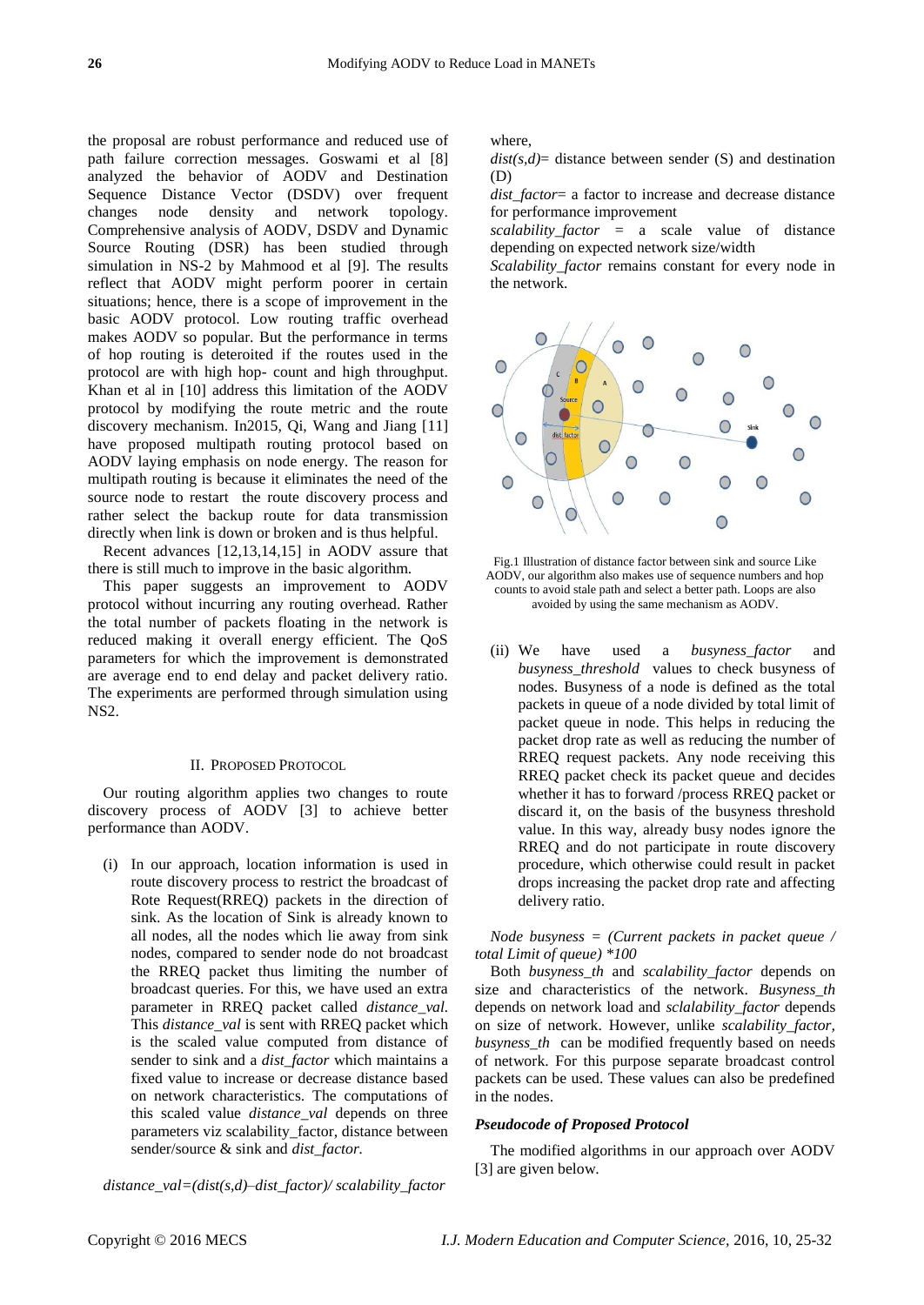If Node has data to send

- 1. Check Route Table for next hop entry to destination
	- a. If No route entry found or route expired
		- i. Prepare RREQ packet and fill entries
		- ii. Compute *distance\_val* and add it in RREQ header

 $distance \text{ val } = (dist(s,d) - dist factor)$  / *scalability\_factor*

- iii. Broadcast the RREQ packet
- b. If route entry is found, Send Data packet to next hop entry in route table.

c.

#### **Algorithm: RECV REQUEST()**

If a Node Receives a RREQ

- 1. Check the packet
	- a. If it a destination node update route table entries, send Route Reply (RREP) (unicast) to source node through next hop node in route table.
	- b. If it has a route available to destination node then update route table entries, send RREP (unicast) to source node through next hop node in route table.
	- c. If it's not destination node and have no current entries in route table
		- i. Check the *distance\_val* in packet.
		- ii. Compute scaled value of *distance*(node,sink).<br>iii. If (*distance val(packet*)
		- (*distance\_val(packet*) *distance(node,sink)),* discard the RREQ packet.
		- iv. Else check node busyness factor
			- 1. If (*node busyness* > *busyness\_th)* discard the RREQ packet
			- 2. Else
				- a. Compute new *distance\_val* and
				- b. Update *distance\_val* in RREQ packet and
				- c. Broadcast the packet.

## III. ASSUMPTIONS OF THE PROPOSED SCHEME

The assumptions of our proposed routing algorithm are as follows:

- (a) Node Deployment:- Nodes are assumed to be mobile and are deployed randomly in the network area. The sensor nodes are equipped with GPS devices to provide location information.
- (b) Sink Nodes:- Multiple mobile sink nodes in the network that follows a pre-planned path and schedule known to all the nodes in the network.
- (c) Location Awareness: Each node can find out its own location in the network using GPS technology. With location information, RREQ packets are

directed towards the direction of sink nodes limiting the number of RREQ packets and increasing performance of proposed algorithm.

- (d) Node Mobility: Node mobility makes the performance of routing dependent on a variety of random factors or simply unpredictable at times. In our routing, we assume mobile nodes having motion with randomly varying speed in any direction constrained by maximum speed possible. Sink nodes are also mobile. However, they are supposed to follow a pre-planned motion path & schedule such that even if any sink deviates from its path it can regain the path and schedule by itself. Also, a little deviation in sink will not affect the performance of the proposed algorithm.
- (e) Node Design: Communication in MANETs is achieved in hop by hop fashion using wireless signals, so each sensor node is equipped with proper devices for carrying out signalling and communications. Sensor nodes have omnidirectional modems & antennas to transmit and receive packets. Our routing algorithm supposes that all nodes have good storage, high speed processors, intelligent processing routines and batteries for providing power.

## IV. SIMULATION RESULTS

The simulations were done on the NS-2.The simulation parameters used for simulation of the protocols are listed in Table 1.

Table 1. Simulation Parameters And Values

| SIMULATION SETTING        | VALUE                                                                             |
|---------------------------|-----------------------------------------------------------------------------------|
| Node Deployment Area      | $1000 \times 1000$ sq metres                                                      |
| Node Deployment Type      | Random deployment (Mobile<br>Nodes)                                               |
| Node Motion               | Max 10 m/sec (random in<br>each direction)                                        |
| <b>Transmission Range</b> | 250 metres                                                                        |
| Size of Data Packet       | 512 bytes                                                                         |
| Packet generation rate    | 2-5 packets/second                                                                |
| Initial Energy Value      | 200 Joule                                                                         |
| scalability_factor        | 500( depends on network<br>size)                                                  |
| busyness_th               | 85 percent                                                                        |
| Connections               | 60 random connections from<br>any node to sink each for<br>duration of 20 seconds |
| <b>Total Sink</b>         | 3                                                                                 |
| Total Simulation time     | 100 seconds.                                                                      |

There are 3 destination nodes referred to as sink nodes which are considered to move in a pre-planned path. The sinks pre-planned motion schedule is known to each of the sensor nodes in the network. Packet dropping scenarios and working of other messages (like hello, ack, error etc) are assumed to be just like original AODV routing.

Given below are the three screenshots showing the

Copyright © 2016 MECS *I.J. Modern Education and Computer Science,* 2016, 10, 25-32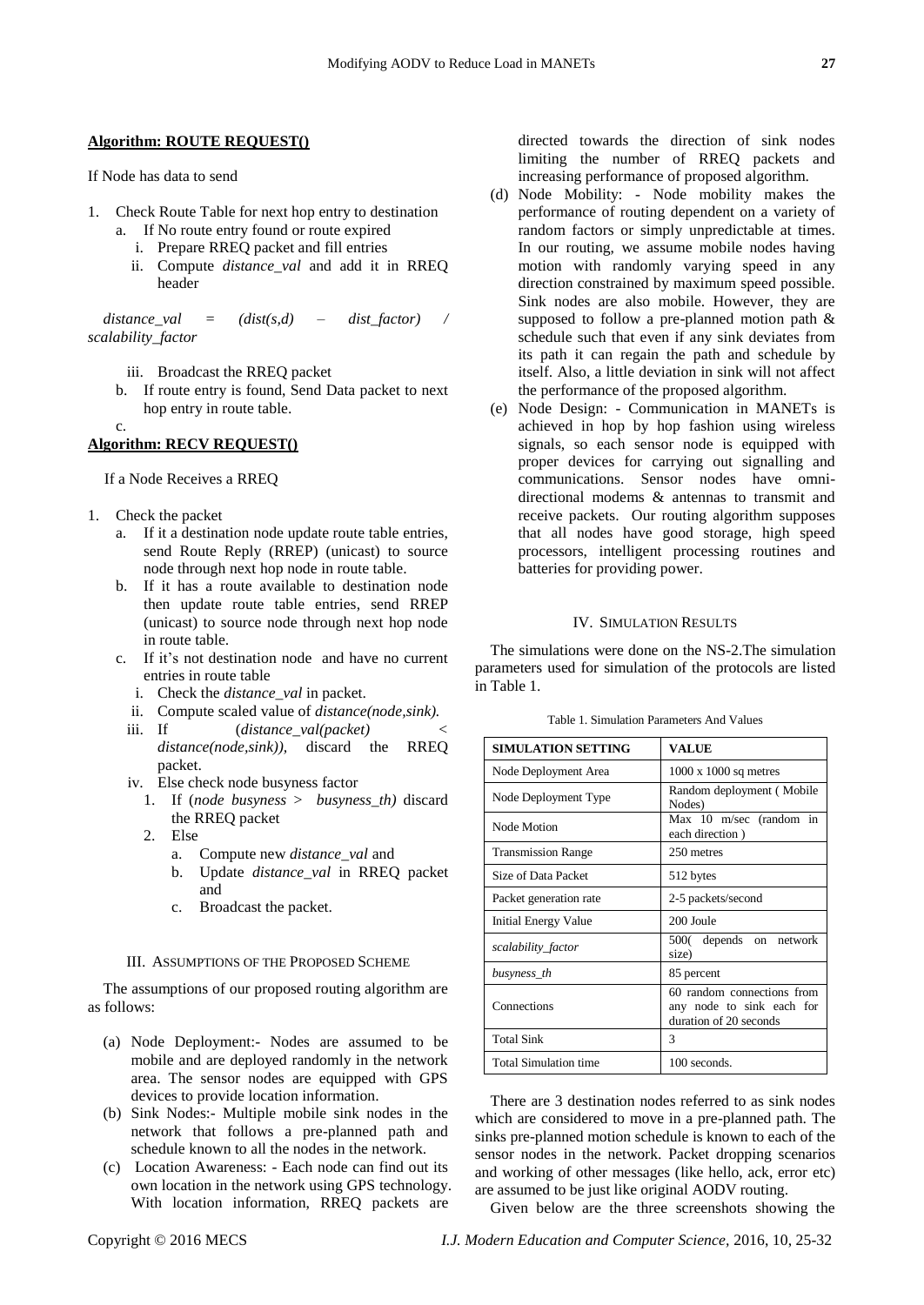simulation of the proposed algorithm. Fig. 2 shows the scenario of 30 nodes with node 4 as the source and three differently colored nodes as the sinks.

Fig.3 shows how the source node multicasts request packets to its neighborhood nodes. Since node 16 does not satisfy the criteria of the proposed algorithm, the

route requests are sent to the remainig nodes 13, 23, 8 and 9 falling in the transmission range as shown.

Fig. 4 shows that at a later working stage, the nodes that lie close to the sink nodes are more active than the remaining as observed through the movement of nodes 8,9,13 and 23 as compared to node 16.



Fig.2. Simulation Screenshot 1



Fig.3. Simulation Screenshot 2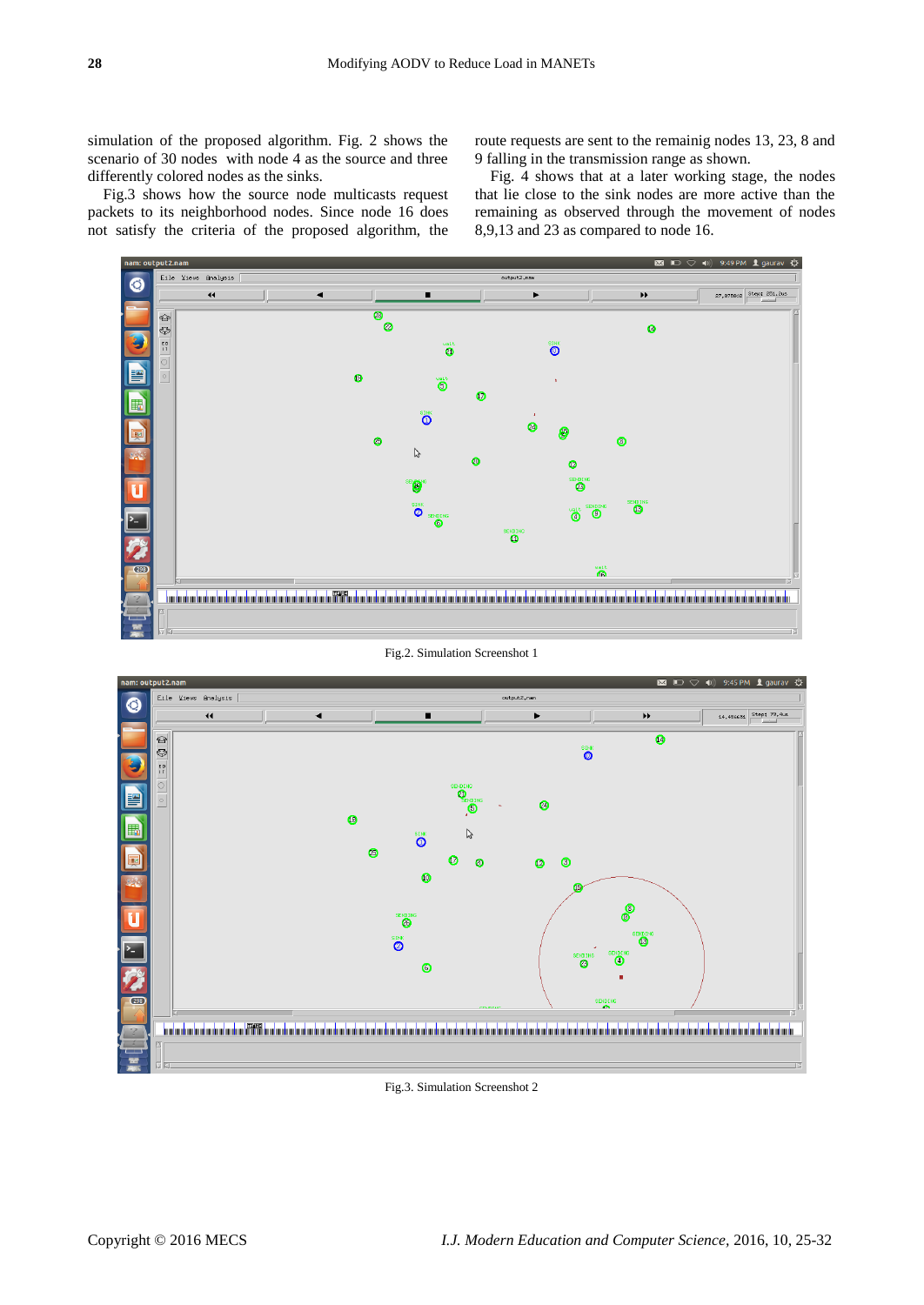

Fig.4 Simulation Screenshot 3

#### *A. Performance Metrics*

In our simulations, we evaluate the performance of our proposed routing algorithm with respect to the number of nodes in the network.

The following performance metrics were evaluated for our proposed routing protocol.

- End-to-End Delay
- Number of hops
- Packet Delivery Ratio
- Throughput
- Total Energy Consumed

### *B. Performance Evaluation through Results*



Fig.5. Growth of Average end-to-end delay with number of nodes

Simulation results for average end to end delay of proposed routing algorithm and AODV [3] are presented in form of graph in Fig. 5. The end-to-end delay recorded for AODV is always higher than the proposed protocol. The reduction in end-to-end delay indicates faster delivery of packets. With increasing number of nodes, the delay increases because of increased traffic and larger distance (hops) between source and destination. Growth with increasing nodes is similar for both AODV and the proposed protocol implying that the proposal retains characteristics of AODV.

Average hop count or total hops required to deliver packets from source to destinations can also be used to observe the delay caused by a routing protocol. More hops means larger delay. The proposed protocol has an overall lesser loop count than AODV. Fig. 6 shows the growth in total hops with increasing number of nodes for both AODV and the proposal. The proposed method effectively reduces the average hop count and total hops.



Fig.6. Growth of Total hops with number of nodes

Packet Delivery Ratio (PDR) is a metric which informs about how many packets are actually delivered to the sink. It reveals the useful proportion of total traffic in the network. PDR is already very high for AODV. Fig. 7 shows variation in PDR when number of nodes is increased. There is not much to drop. The proposed protocol also follows the PDR curve of AODV, while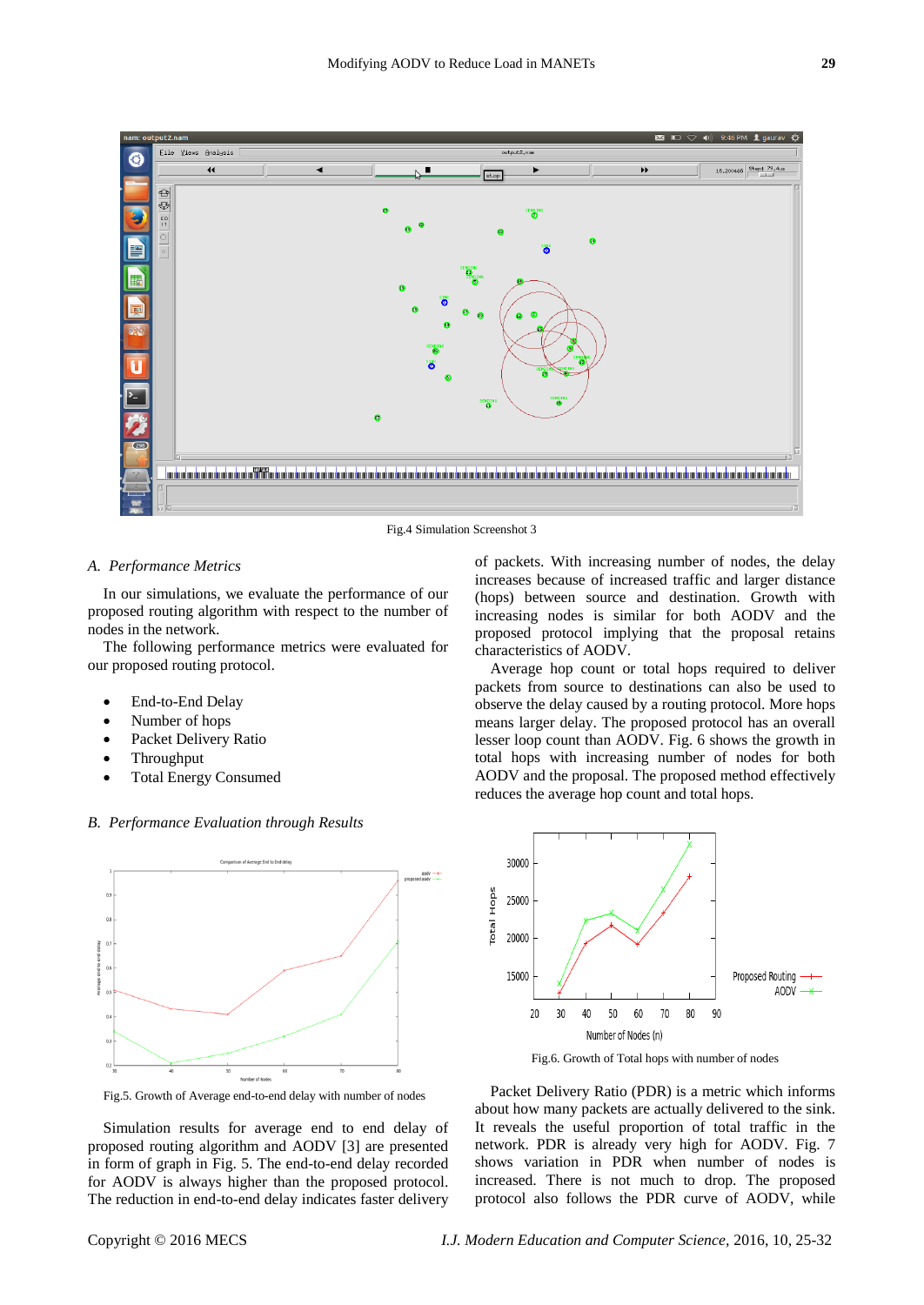

maintaining a higher value most of the time.

Fig.7. Growth of Average Packet delivery ratio with number of nodes

Throughput is a metric that combines the effects of reduced delay and increased number of packets reaching destination. As expected, the throughput of the proposed protocol is much higher than AODV. Fig. 8 is the throughput variation of both protocols with increasing number of nodes. The curve of AODV shows much drop in throughput as the number of nodes increase. While the proposed protocol shows more consistency and maintains higher throughput.





Fig.9. Growth of energy with number of nodes

When such improvements are recorded for any routing protocol, there is a concern that it might not consume much energy. Energy is a major issue in WSNs and its consumption must be kept low. AODV has a linear

growth of energy consumed with increasing number of nodes. More are the nodes, more is the energy consumption. Proposed protocol also has a linear consumption but slope is lesser than AODV, as shown in Fig. 9. This indicates that as the nodes or size of WSN will grow, the proposed protocol would consume lesser energy than AODV.

The proposed protocol was also compared with AODV for Packet Delivery Ratio keeping number of nodes fixed at value 50 and varying pause time. Fig 10 shows the plot for the same.



Fig. 10. Growth of Packet Delivery Ratio with varying pause time at 50 nodes

The comparison between the proposed protocol and AODV for End to End delay at fixed number of nodes 50 and varying pause time is shown in Fig 11.

The observed results assure that overall energy consumed will be less if proposed protocol is used.



Fig.11. Growth Of End To End Delay With Varying Pause Time At 50 Nodes

#### V. COMPARISON WITH OTHER PROTOCOLS

This section compares the performance of the proposed protocol with other related works [12,13,14,15]. The parameters taken into account for comparison are Packet Delivery ratio and end to end delay. Instead of using the absolute values for comparison, the amount of improvement from the basic AODV of is computed and compared. Each research work simulates AODV and suggested improvement under certain conditions and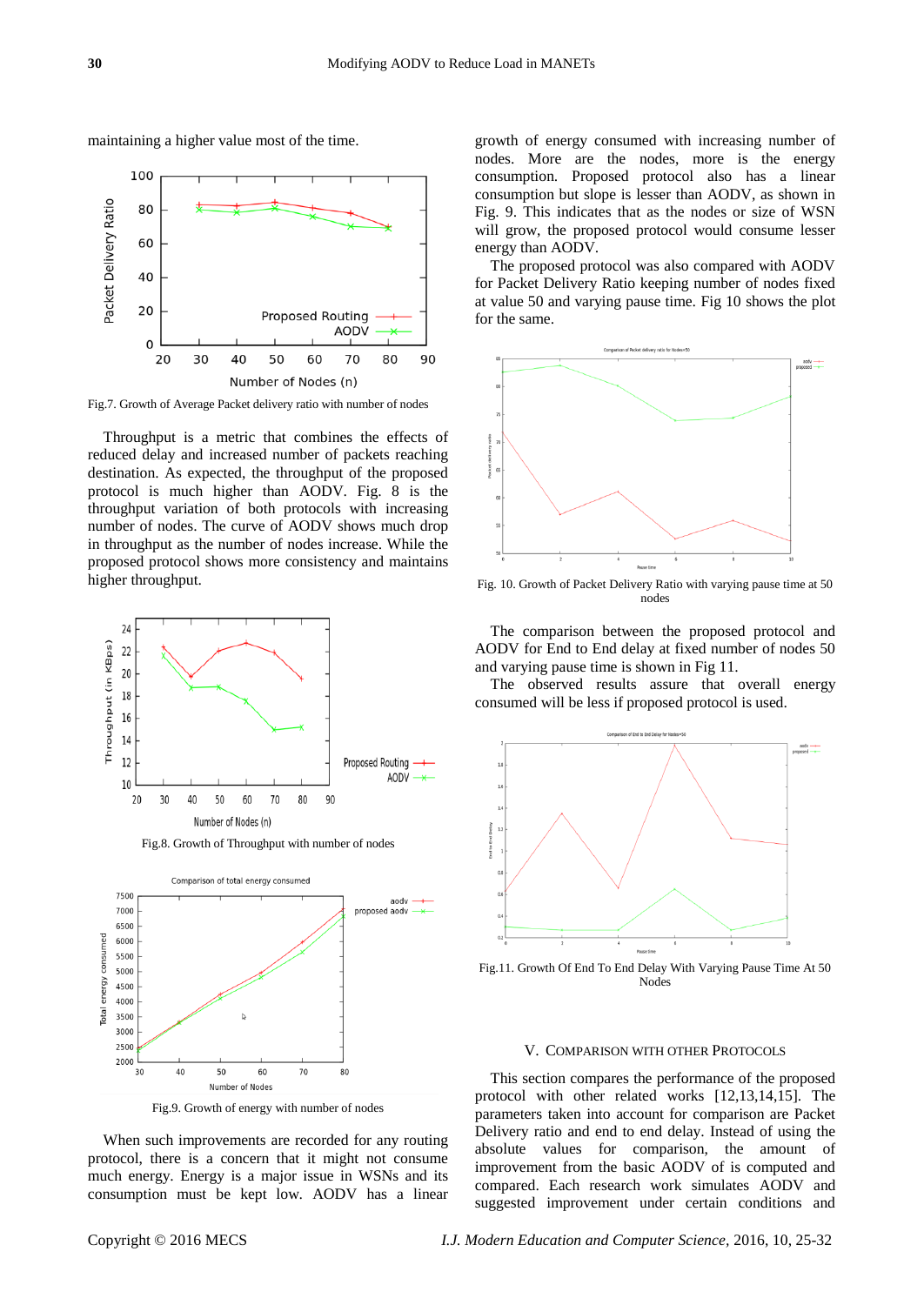assumptions. Hence, the improvement in QoS parameter values over AODV is better expressed as percentage of improvement.

Table 2 shows the amount of improvement in Packet Delivery Ratio achieved through Ad-AODV [12] and the proposed protocol. The amount of decrease in End-to-End delay achieved through Ad-AODV [12] and the proposed protocol are compared in Table 3. The results are for different number of nodes, from 20 till 80 and fixed pause time.

The comparison between Ad-AODV and the proposed protocol is also done keeping the number of nodes fixed at value 60 and varying Pause time from 0 till 10. Tables 4 and 5 show the comparison between the reported results of Ad-AODV [12] and the proposed AODV for percentage improvement in Packet Delivery Ratio and percentage decrease in End to End delay respectively over basic AODV protocol. The proposed AODV shows significantly better improvement percentage in both the parameters.

Table 2. Comparison Based On Improvement In Packet Delivery Ratio At Varying Nodes

| <b>Nodes</b> | AD-AODV [4] (%) | <b>Proposed</b><br>AODV $($ %) |
|--------------|-----------------|--------------------------------|
| 20           | 4.109           |                                |
| 30           |                 | 3.618                          |
| 40           | 4.938           | 5.061                          |
| 50           |                 | 15.06                          |
| 60           | 2.702           | 25.96                          |
| 70           |                 | 11.232                         |
| 80           | 1.190           | 1.210                          |

Table 3. Comparison Based On Decrease In End To End Delay At Varying Nodes

| <b>Nodes</b> | AD-AODV [4] (%) | Proposed AODV (%) |
|--------------|-----------------|-------------------|
| 20           | 2.439           |                   |
| 30           |                 | 33.333            |
| 40           | 28.421          | 51.501            |
| 50           |                 | 52.38             |
| 60           | 10.569          | 64.66             |
| 70           |                 | 36.923            |
| 80           | 8.333           | 26.041            |

Table 4 Comparison Based On Improvement In Packet Delivery Ratio At Varying Pause Time

| <b>Pause time</b> | $Ad- AODV$ (in %) | Proposed AODV (%) |
|-------------------|-------------------|-------------------|
|                   | 2.702             | 25.96             |
|                   | 2.66              | 18.317            |
|                   | 3.79              | 66.80             |
| 6                 | 1.19              | 49.43             |
| 8                 | 3.52              | 46.07             |
| 10                | 3.37              | 24.54             |

Table 5. Comparison Based On Decrease In End To End Delay At Varying Pause Time

| <b>Pause time</b> | $Ad-AODV$ (%) | Proposed AODV (%) |
|-------------------|---------------|-------------------|
| 0                 | 10.5          | 64.66             |
| $\mathcal{D}$     | 16.66         | 57.29             |
|                   | 20            | 54.68             |
| 6                 | 33.33         | 77.23             |
| 8                 | 26.66         | 51.00             |
|                   | 28.57         | 62.40             |

At fixed value of Pause time and number of nodes fixed at 50, the proposed protocol is compared with NDj-AODV[13], AOMDV[14] and I-AODV[15] (taking the results as reported in their research works) for seeing the improvement in performance for both the parameters. Tables 6 and 7 show the improvement results for Packet Delivery Ratio and End to End delay respectively. The improvement is expressed as percentage increased from basic AODV.

Table 6. Comparison Based On Improvement In Packet Delivery Ratio At Fixed Pause Time And Nodes

| <b>Protocol</b> | Improvement (in $\%$ ) |
|-----------------|------------------------|
| NDj-AODV        | 8.33                   |
| <b>AOMDV</b>    | 25                     |
| <b>I-AODV</b>   |                        |
| Proposed AODV   | 52.38                  |

Table 7. Comparison Based On Decrease In End To End Delay At Fixed Pause Time And Nodes

| <b>Protocol</b> | Improvement (in $\%$ ) |
|-----------------|------------------------|
| NDj-AODV        | 11.11                  |
| <b>AOMDV</b>    | 6.66                   |
| <b>I-AODV</b>   | 5.43                   |
| Proposed AODV   | 15.06                  |

## VI. CONCLUSION

MANETs are essentially dynamic in topology, hence routing consumes much of the energy of the devices. We proposed here a routing scheme for MANETs based on the popular AODV protocol. We have retained most of the properties of AODV to maintain backward compatibility. Energy saving is done by reducing the total number of messages being circulated. As a result, we achieved a protocol with lower end-to-end delay, lesser average hop count, higher packet delivery ratio, higher throughput and lower energy consumption.

As future work, energy can be further saved by reducing any redundant information or messages. Also, if a subnet does not change within the network, the routing decisions can be saved from past experiences.